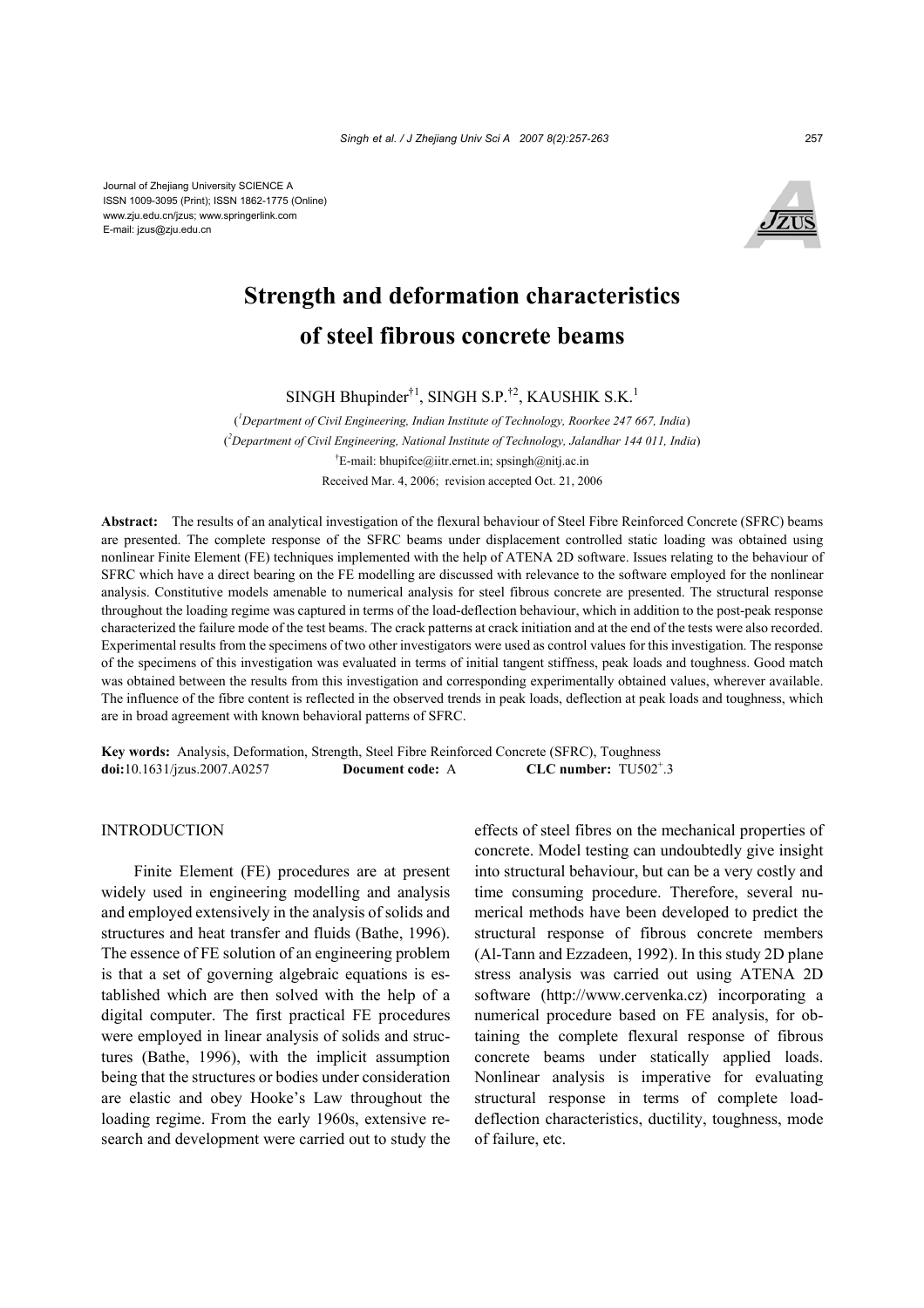## MODELLING

The objective of this investigation is to analytically examine the flexural response of steel fibrous concrete beams to monotonically increasing fourpoint static loads. For this purpose, 100 mm×100 mm×500 mm prismatic beam specimens were chosen for modelling since the same specimen size was employed by previous investigators (Singh and Kaushik, 1999; Mohammadi and Kaushik, 2001) with whose results those from the present investigation were to be benchmarked. The details of the test specimens and experimental results obtained by the above investigators are summarized in Table 1. For convenience, the experimental control specimens were divided into two groups. In the first group (Singh and Kaushik, 1999) consisting of specimens S1, S2 and S3, the fibre type and aspect ratio was constant, the fibre volume fraction varied from 0.5% to 1.0% and then to 1.5% respectively. In the second group (Mohammadi and Kaushik, 2001) consisting of specimens S4, S5 and S6, the fibre volume fraction was constant and mixed aspect ratio of fibres was employed. The fibre mix ratio by weight varied from 100%:0%, 50%:50% and 0%:100% of the longer and shorter fibres respectively. It may be pointed out that concrete matrix mix proportions of control specimens of the above groups are different and given in Table 1.

## **Section properties**

A simply supported beam as shown in Fig.1, under four point bend test, like the experimental set-up, was selected for analysis. Due to symmetry in geometry and loading conditions, half of the beam with appropriate boundary conditions was considered for analysis. Six specimens in all, each corresponding to one of the control specimens presented in Table 1, were analysed using ATENA 2D software. Four 16 mm nodded quadrilateral elements were used for modelling the fibrous concrete beams. These are isoparametric elements integrated using Gaussian integration at four or nine integration points for the case of bi-linear or bi-quadratic interpolation.



**Fig.1 Dimensions and loading details of the analytical test specimen (all dimensions in mm). (a) Elevation; (b) Section** 

| Investigator                       | Specimen<br>designation | Volume<br>fraction $(\% )$ | Fibre<br>details | Cube compres-<br>sive strength<br>(MPa) | Flexural<br>strength (MPa) | Splitting tensile<br>strength (MPa) | Peak load in<br>flexure $(kN)$ |
|------------------------------------|-------------------------|----------------------------|------------------|-----------------------------------------|----------------------------|-------------------------------------|--------------------------------|
| Singh and                          | S1                      | 0.5                        | M1               | 53.37                                   | 5.83                       | $4.12*$                             | 12.97                          |
| Kaushik<br>(1999)                  | S <sub>2</sub>          | 1.0                        | M1               | 55.45                                   | 6.80                       | $4.80^*$                            | 15.08                          |
|                                    | S3                      | 1.5                        | M1               | 56.09                                   | 9.03                       | $6.38*$                             | 20.06                          |
| Mohammadi<br>and Kaushik<br>(2001) | S4                      | 1.0                        | M2               | 59.80                                   | 7.53                       | $4.82^{+}$                          | 15.73                          |
|                                    | S5                      | 1.0                        | M3               | 62.89                                   | 7.51                       | $4.65^{+}$                          | 16.68                          |
|                                    | S6                      | 1.0                        | M4               | 69.83                                   | 6.68                       | $4.58^{+}$                          | 14.84                          |

**Table 1 Experimentally obtained results (Singh and Kaushik, 1999; Mohammadi and Kaushik, 2001)** 

M1: Corrugated steel fibres of size 2.0 mm×0.6 mm×30 mm; M2: Corrugated steel fibres 100% long fibres (2 mm×0.6 mm×50 mm)+0% short fibres (2 mm×0.6 mm×25 mm); M3: Corrugated steel fibres 50% long fibres (2 mm×0.6 mm×50 mm)+50% short fibres  $(2 \text{ mm} \times 0.6 \text{ mm} \times 25 \text{ mm})$ ; M4: Corrugated steel fibres 0% long fibres  $(2 \text{ mm} \times 0.6 \text{ mm} \times 50 \text{ mm})+100\%$  short fibres  $(2 \text{ mm} \times 0.6 \text{ mm} \times 25 \text{ mm})$ mm); Mix Proportion for concrete with fibre detail M1—C:F.A:C.A.=1:1.52:1.88, *W*/*C*=0.46; Mix proportion for concrete with fibre detail M2, M3, M4—C:F.A:C.A.=1:1.35:21.2,  $W/C=0.35$ ;  $^*$  Computed from flexural strength using expression of Lok and Pei (1999);  $^+$  Experimentally reported values; All engainers were of size 100 mm  $\times$  100 mm  $\times$  500 Experimentally reported values; All specimens were of size 100 mm×100 mm×500 mm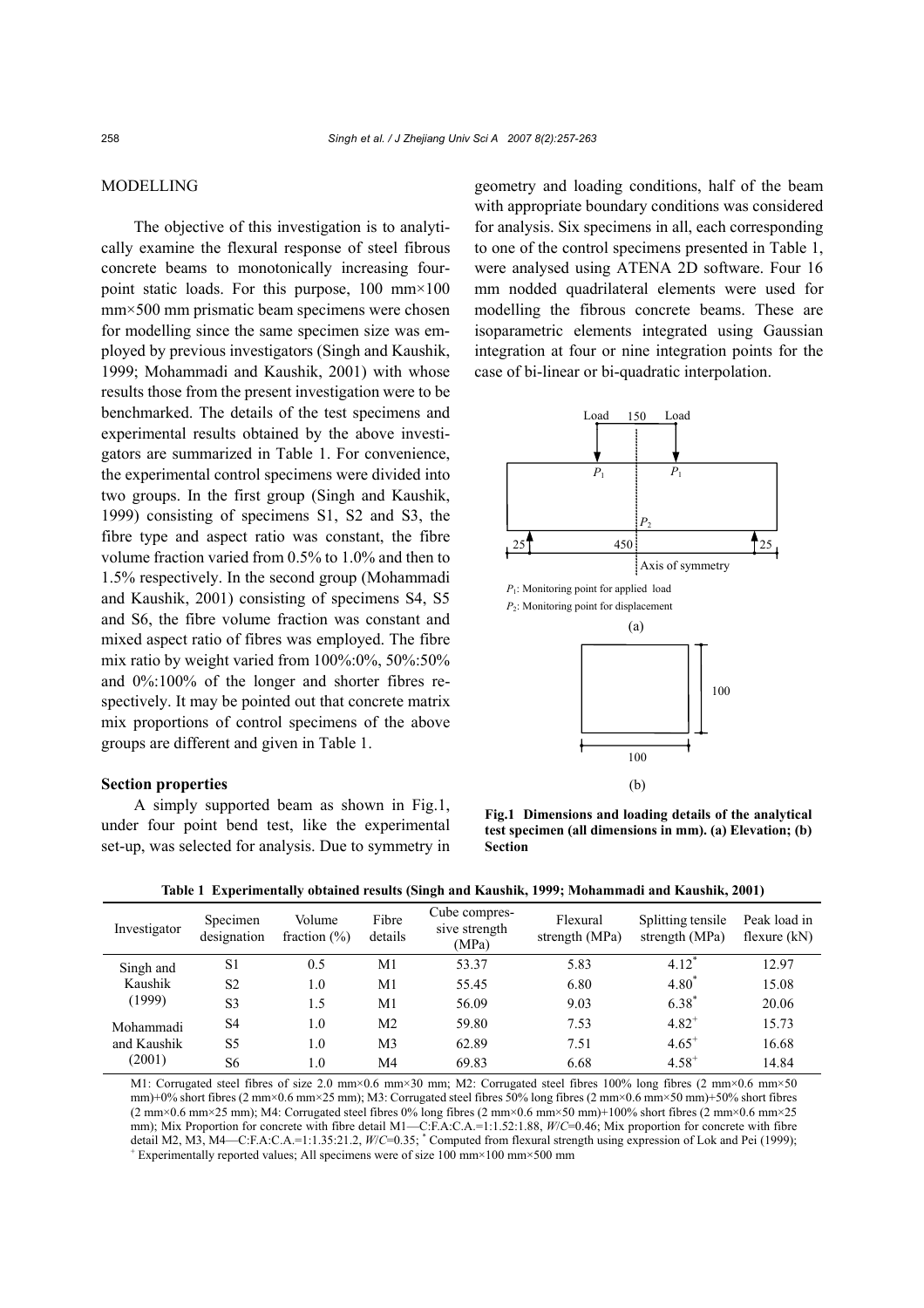In a typical experimental set-up, the post-peak response of a structural member can be captured only if strain or displacement controlled application of the load is properly achieved for which the testing machine must be sufficiently rigid (Pillai and Menon, 1998). Since the evaluation of the post-peak response of the fibrous concrete beams under investigation was imperative for studying their ductility characteristics, a displacement controlled load application at the rate of  $5\times10^{-7}$  m per load step was specified at the point of load application in the software programmed to subject each of the test beams to at least 550 such load steps, which were deemed sufficient to capture the complete response of the specimens under investigation.

#### **Constitutive law for fibrous concrete**

The FE equilibrium equations contain the displacement and strain-displacement matrices plus the constitutive matrix of the material. Therefore, in order for a formulation to be applicable to a certain response prediction, both the kinematic and constitutive descriptions must be appropriate. Most FE studies consider concrete to act like an elasto-plastic solid in compression and like an elastic-brittle material in tension. Various elasticity and plasticity based models have been proposed for uncracked concrete. Two different approaches are usually employed for modelling cracking of concrete. The more popular procedure and the one adopted in ATENA, are to treat the cracking as distributed cracks on the continuum level that is, the cracks are speared out in a continuous fashion. The material model for concrete employed in ATENA incorporates the following effects of concrete behaviour viz. nonlinear behaviour in compression including hardening and softening, fracture of concrete in tension based on nonlinear fracture mechanics, biaxial strength failure criteria, reduction of compressive strength after cracking, tension stiffening effect and reduction of shear stiffness after cracking. The contribution of fibres to the strength and pre-peak behaviour of fibrous concrete in compression is relatively small and hence can be neglected without significant loss of accuracy. Hence, the nominal gain in compressive strength due to addition of steel fibres to the matrix is ignored and the initial tangent modulus adopted for SFRC is the same as that for non-fibrous concrete. The ascending portion of the stress-strain curve of fibrous concrete in

compression was modelled using the following equations suggested by CEB-FIP Model Code (1990) (Figs.2 and 3).

$$
\sigma_{\rm c}^{\rm ef} = f_{\rm c}^{\prime \rm ef} \frac{kx - x^2}{1 + (k - 2)x},\tag{1}
$$

$$
x = \varepsilon / \varepsilon_c, \tag{2}
$$

$$
k=E_o/E_c,\t\t(3)
$$

where,  $\sigma_c^{ef}$  is the concrete compressive stress,  $f_c^{\prime ef}$  is the concrete effective compressive strength based on Kupfer *et al*.(1969)'s biaxial failure stress criterion, <sup>ε</sup> is concrete strain,  $\varepsilon_c$  is concrete strain at peak stress,  $x$ is the normalized strain, *k* is a shape parameter which can have any value greater than or equal to 1 as for example, if *k*=1 a linear ascending branch is obtained and if *k*=2 a parabolic ascending branch is obtained.



**Fig.2 Fibrous concrete stress-strain curve in compression**  $E_0$ : the hardening tangent modulus of concrete;  $E_c$ : the secant modulus of concrete;  $e_c$ : the strain corresponding to peak stress;  $E_d$ : the softening modulus of concrete;  $e_d$ : the failure strain of concrete

The softening law in compression for fibrous concrete has been assumed to be linearly descending as shown in Fig.3. In general, the softening response can be quantified either in terms of the end point plastic displacement or in terms of the softening modulus or in terms of the angle made by the linearised-softening branch of the stress-strain curve with the horizontal at the peak load. For the purpose of this investigation, the softening response was quantified in terms of end point plastic displacement,  $w_d$ . A value of  $w_d$  equal to 0.5 mm was adopted for the purpose of this investigation for fibrous concrete (van Mier, 1986). The behaviour of uncracked fibrous concrete in tension has been assumed to be linearly elastic and effective tensile strength was derived from bi-axial failure criterion. To model the post-cracking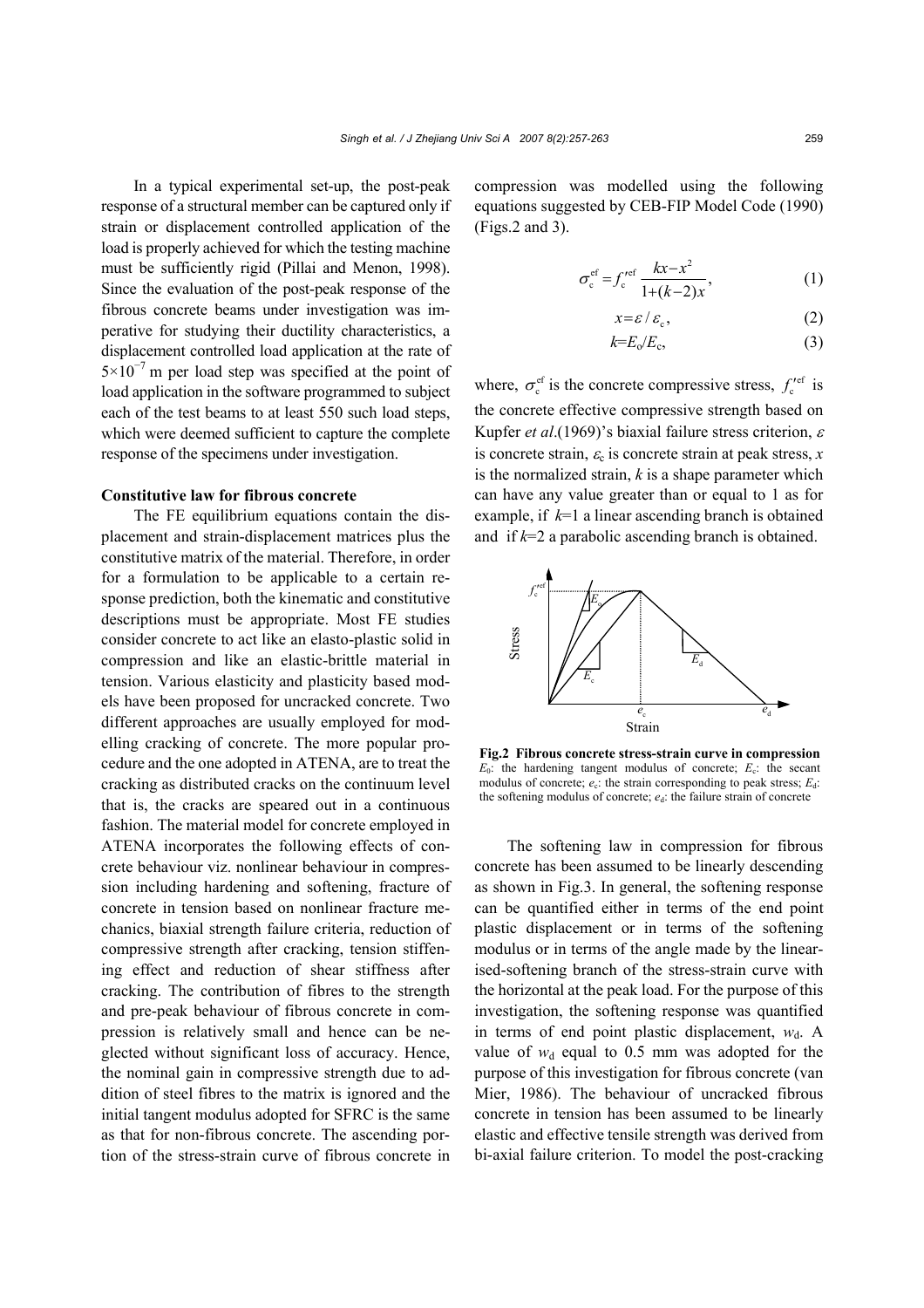

**Fig.3 Softening law for fibrous concrete in compression** 

tensile response of fibrous concrete, a fictitious crack model based on an experimental crack opening law and fracture energy concepts was employed, as shown in Fig.4 (Hordijk, 1991), where  $w_c$  is the crack opening at the complete release of stress,  $f_t^{\text{ref}}$  is the effective tensile strength of fibrous concrete equal to the split cylinder tensile strength where reported and where the same was not available and calculated from the flexural tensile strength using the following expression given by Lok and Pei (1999),

$$
f_t = f_{cr}/1.416.
$$
 (4)

where  $f_t$  is the tensile strength of fibrous concrete and *f*<sub>cr</sub> is the flexural tensile strength of fibrous concrete.



**Fig.4 Softening law for fibrous concrete in tension**

are  $t^{+\delta t}R^{-t+\delta t}F=0$ , where the vector  $t^{+\delta t}R$  stores the externally applied nodal loads and  $t^{+\delta t}$ **F** is the vector of the nodal point forces that are equivalent to the element stresses. The Newton-Raphson solution of this equation, as illustrated in Fig.5, is an incremental analysis performed with time or load steps. A characteristic of this iteration is that a new tangent stiffness matrix is calculated at each iteration, the iteration procedure being continued until appropriate convergence criteria are satisfied. Newton-Raphson solution was employed in the software used in this analysis.



**Fig.5 Illustration of Newton-Raphson iteration in solution of single degree of freedom system (Bathe, 1996)** 

Fig.6 shows the automatic FE meshing executed using four noded isoparametric quadrilateral elements for a typical beam used in the analysis.



**Fig.6 FE mesh for a typical test beam** 

#### SOLUTION STRATEGIES

The overall effectiveness of an analysis depends to large degree on the numerical procedure used for the solution of the FE equilibrium equations. The most frequently used iteration schemes for solving nonlinear FE equations are Newton-Raphson iteration and other closely related techniques. The basic equations to be solved in nonlinear analysis at time *t*+δ*t*

## RESULTS AND DISCUSSION

All the test beams were subjected to 550 load steps, every step entailing a displacement of  $5 \times 10^{-7}$  m, on a personal computer. The behaviour of the beams was captured in terms of the applied load versus the vertical displacement at the mid-span and crack patterns, etc. The incorporation of steel fibres in concrete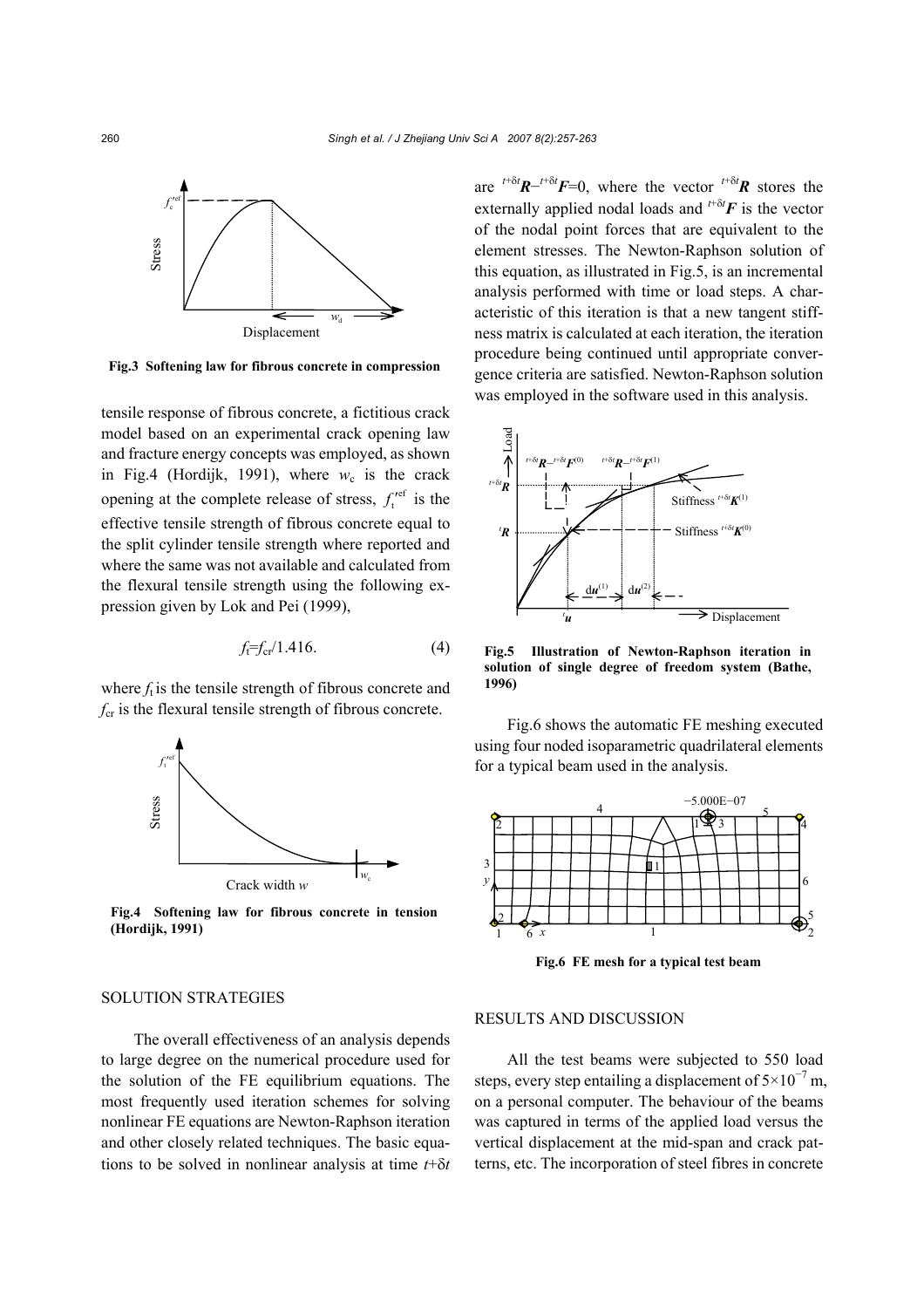is known to have significant effect on the post-peak response of concrete. The post-peak responses of the test specimens of this analysis were evaluated in terms of toughness, defined as area under the load-deflection curve up till the end of the prescribed load steps.

Comparison of analytically obtained loaddeflection curves for specimens S1, S2, S3 and specimens S4, S5, S6 is represented in Fig.7a and Fig.7b, respectively. Further, some typical analytically obtained crack patterns at different stages of loading for the specimens S2 and S5 are presented in Figs.8 and 9 respectively, for the purpose of illustration. The test results obtained from this analysis are summarized in Table 2, where experimentally obtained peak loads are compared with those obtained analytically from the present investigation.

Study the load-deflection curves for the specimens of this investigation reveals that, as expected, the response is linear up to peak load and thereafter the post-peak regime is characterized by varying degrees of softening. The influence of fibre characteristics in terms of fibre content expressed as volume fraction can be observed in the values of the peak loads and the deflection under peak load for different test specimens. The energy absorption characteristics of the test specimens are quantified in terms of toughness, measured as area under the load-deflection diagram. A perceptible trend in the variation of toughness of the test specimen vis-à-vis fibre volume fraction is reflected in the results from this investigation.

The analytical and corresponding experimentally obtained peak loads of the test specimens are



**Fig.7 Analytically obtained load-deflection curves. (a) Specimens S1~S3; (b) Specimens S4~S6** 



**Fig.8 Analytically obtained crack patterns for specimen S2. (a) At crack initiation; (b) At the end of load step 550** 



**Fig.9 Analytically obtained crack patterns for specimen S5. (a) At crack initiation; (b) At the end of load step 550**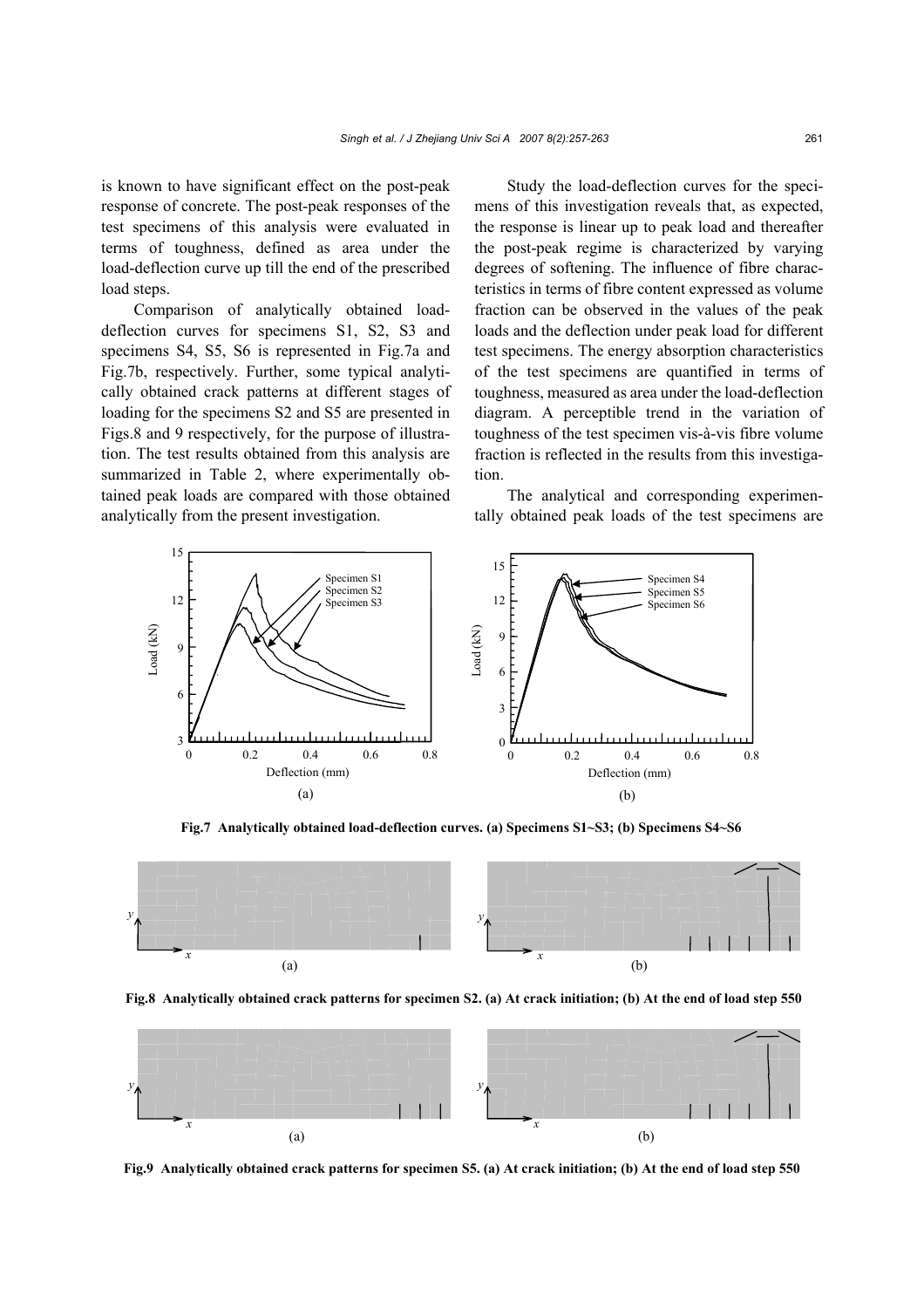compared in Table 2. The analytically obtained values of the peak loads for the first group of specimens i.e. S1, S2 and S3 are 12.40, 14.15 and 17.70 kN respectively whereas, for specimens of the second group i.e. S4, S5 and S6, these values are 14.28, 13.98 and 13.90 kN respectively. It can be observed from Table 2 that good match is obtained between the analytically and experimentally obtained values of the peak load for various specimens tested in this investigation. In general, the analytically obtained peak loads were underestimated 6% to 13% for all the specimens tested in this investigation except specimen S5, where it is up to 19%. This difference in the experimentally and analytically obtained peak loads is quite acceptable.

The characteristics of the ascending portion of the load deflection diagram were captured in terms of initial tangent stiffness, measured as the slope of the linear ascending portion. As can be observed from Table 2, for all the specimens tested in this investigation, the values of the initial tangent stiffness were more or less the same. It may be added that for specimens S1, S2, S3 the direct tensile strength for the purpose of analysis was computed from experimentally obtained flexural strength (Lok and Pei, 1998) of the corresponding specimens, whereas, for the specimens S4, S5 and S6, the tensile strength required for the analysis was available from experimental results (Mohammadi and Kaushik, 2001) and hence was not computed from flexural strength.

Besides their contribution in enhancing the peak load of fibrous concrete, equal or perhaps greater significance is the role of the steel fibres in modifying the pot-peak response and the matrix's mode of failure. A quantitative measure of the energy observing capacity of the matrix is in terms of toughness evaluated as area under the load-deflection curve. For the purpose of this analysis, the toughness was computed as the area under the load-deflection diagram up to the end of load step 550 and the same is summarized in Table 2. It could be observed that as the fibre content increased from 0.5% to 1.0% and then to 1.5% in specimens S1, S2 and S3 respectively, the values of toughness improved from  $4.45\times10^{-3}$ kN⋅m to 4.98×10<sup>-3</sup> kN⋅m and then to 5.52×10<sup>-3</sup> kN⋅m respectively. Hence, the expected improvement in the energy absorption capacity of the matrix consequent to the increase in volume fraction of fibres is well reflected in the results obtained from analysis. For the specimens of the second group namely S4, S5 and S6 having the same volume fraction of fibres and comparable values of tensile strengths, no discernable trend was observed in toughness values, with the corresponding calculated values of toughness being 5.53×10<sup>-3</sup>, 5.29×10<sup>-3</sup> and 5.11×10<sup>-3</sup> kN⋅m, respectively. Further, it can be seen from Fig.7a that with the increase in fibre content from 0.5% to 1.0% and then to 1.5% in specimens S1, S2 and S3 respectively, there is significant increase in the deflection at peak load. Larger peak load deflections obviously imply greater energy absorption capacity of the specimen. There is not much difference in the behaviour of specimens S4, S5 and S6 as these specimens incorporate the same volume fraction of fibres and has comparable tensile strengths (Fig.7b).

More or less similar crack patterns were obtained analytically for all the specimens of this investigation. In general, at the initial stages of the test, a series of closely spaced vertical cracks were observed at the soffit of the test beams. At later stages of the test, one of cracks, invariably located in the middle third of the span, moved more or less vertically towards the compression zone of the test beams, culminating in the failure of the specimens. Similar failure mode was observed during experimental

| Specimen       | Volume           | Fibre<br>details | Peak load in flexure            |                               | Initial tangent         | Toughness                                 |                                              |
|----------------|------------------|------------------|---------------------------------|-------------------------------|-------------------------|-------------------------------------------|----------------------------------------------|
|                | fraction $(\% )$ |                  | Experimental $(P_{ex})$<br>(kN) | Analytical $(P_{an})$<br>(kN) | $P_{\rm ex}/P_{\rm an}$ | stiffness<br>$(\times 10^3 \text{ kN/m})$ | $(\times 10^{-3} \text{ kN} \cdot \text{m})$ |
| S1             | 0.5              | M1               | 12.97                           | 12.40                         | 1.05                    | 88.65                                     | 4.45                                         |
| S <sub>2</sub> | 1.0              | M1               | 15.08                           | 14.15                         | 1.07                    | 89.00                                     | 4.98                                         |
| S <sub>3</sub> | 1.5              | M1               | 20.06                           | 17.70                         | 1.13                    | 88.55                                     | 5.52                                         |
| S4             | 1.0              | M <sub>2</sub>   | 15.73                           | 14.28                         | 1.10                    | 88.88                                     | 5.53                                         |
| S <sub>5</sub> | 1.0              | M3               | 16.68                           | 13.98                         | 1.19                    | 88.45                                     | 5.29                                         |
| S6             | $1.0\,$          | M4               | 14.84                           | 13.90                         | 1.07                    | 88.45                                     | 5.11                                         |

**Table 2 Analytically obtained results**